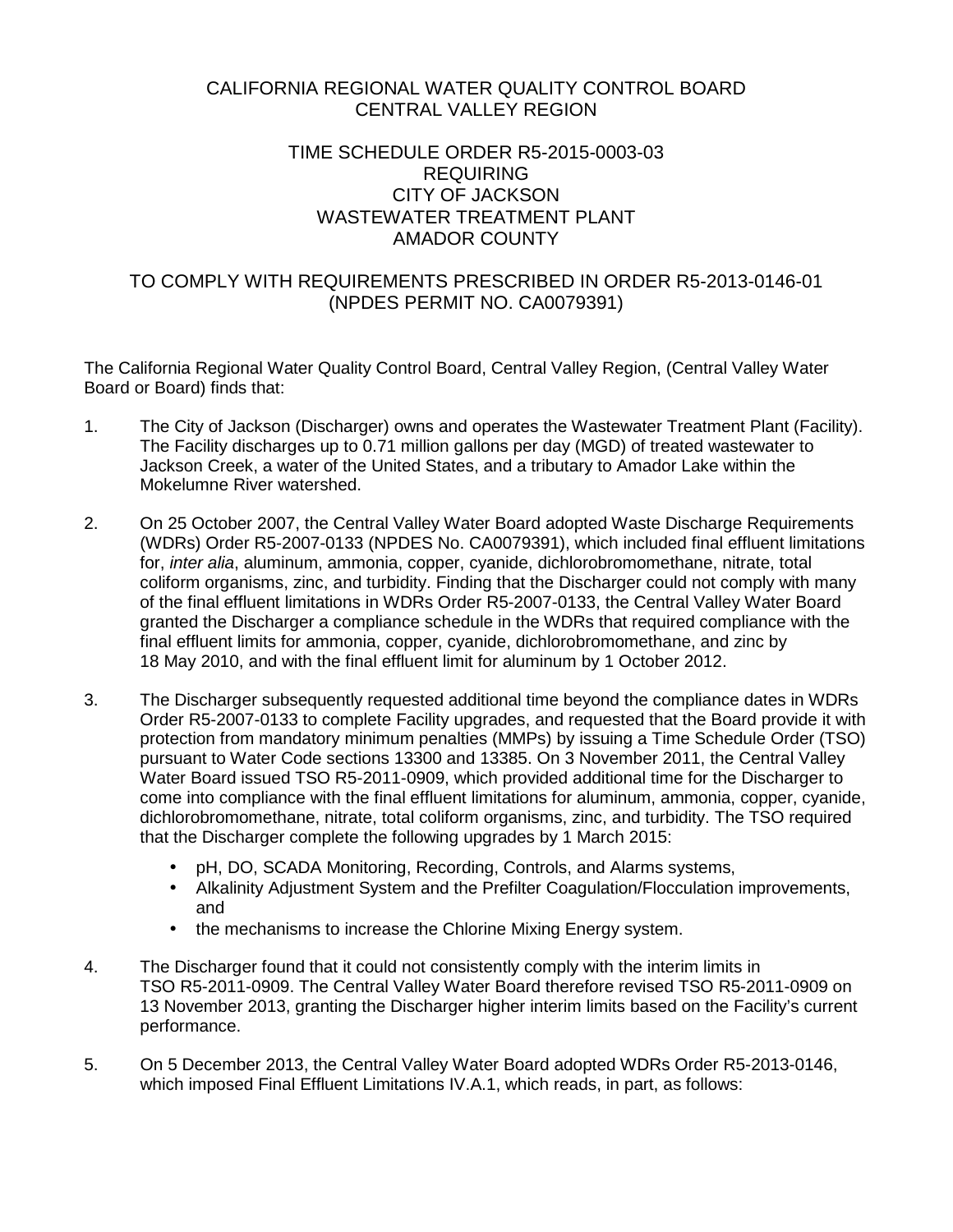#### TIME SCHEDULE ORDER R5-2015-0003-03 - 2 - CITY OF JACKSON WASTEWATER TREATMENT PLANT AMADOR COUNTY

|                                    |               | <b>Effluent Limitations</b> |                   |                  |                          |                          |
|------------------------------------|---------------|-----------------------------|-------------------|------------------|--------------------------|--------------------------|
| Parameter                          | Units         | Average<br>Monthly          | Average<br>Weekly | Maximum<br>Daily | Instantaneous<br>Minimum | Instantaneous<br>Maximum |
| Ammonia Nitrogen (total            | mg/L          | 2.3                         |                   | 5.5              | $- -$                    | --                       |
| as N)                              | lbs/day       | 14                          |                   | 3.3              |                          |                          |
| <b>Cyanide Total</b>               | $\mu$ g/L     | 4.2                         |                   | 8.8              | $- -$                    | --                       |
| Copper, Total<br>Recoverable       | $\mu$ g/L     | 3.9                         |                   | 6.2              |                          |                          |
| Chlorodibromomethane               | $\mu$ g/L     | 0.41                        |                   | 0.82             |                          |                          |
| Dichlorobromomethane               | $\mu$ g/L     | 0.56                        | --                | 1.4              | --                       | --                       |
| Nitrate Plus Nitrite (as N)        | mg/L          | 10                          |                   | --               | $-$                      | $- -$                    |
| <b>Total Coliform</b><br>Organisms | MPN/100<br>mL |                             | $2.2^1$           | $23^{2}$         |                          | 240                      |
| Total Trihalomethanes <sup>3</sup> | $\mu$ g/L     | 80                          |                   | --               |                          |                          |
| Zinc, Total Recoverable            | $\mu$ g/L     | 42                          |                   | 57               |                          |                          |

Table 6. Effluent Limitations

1. Applied as a 7-day median effluent limitation

2. Not to be exceeded more than once in any 30-day period

3. Applies to the sum of bromoform, chlorodibromomethane, chloroform, and dichlorobromomethane

- 6. The final effluent limitations for cyanide, copper, dichlorobromomethane, and zinc in WDRs Order R5-2013-0146 varied slightly from the applicable effluent limitations in the previous WDRs due to the statistical variance in the effluent dataset, but were based upon the same numeric water quality standard and are thus not considered more or less stringent limits. The ammonia limit was calculated using a pH limit of 8.0, which equated to a less stringent ammonia limit than in the previous WDRs, since ammonia is less toxic to aquatic life at lower pH values. WDRs Order R5-2013-0146 did not contain final aluminum effluent limitations because aluminum effluent concentrations were below the applicable water quality standard and thus the discharge no longer demonstrated reasonable potential to cause an exceedance in Jackson Creek. However, the final effluent limitation for nitrate plus nitrate is more stringent, based on modified regulatory requirements for nitrate. Additionally, WDRs Order R5-2013-0146 contains turbidity operational specifications in lieu of, but equivalent to, the previous turbidity effluent limitations in WDRs Order R5-2007-0133.
- 7. Also on 5 December 2013, the Central Valley Water Board adopted TSO R5-2013-0147 and Amending TSO R5-2013-0148, which provided the Discharger time to comply with the new final effluent limitations for chlorodibromomethane and total trihalomethanes by replacing the chlorine disinfection system with an ultraviolet (UV) deactivation system. The Discharger was to complete the upgrades by 1 March 2018.
- 8. On 19 December 2013, the Discharger submitted a request to the Central Valley Water Board to remove the compliance project element to construct Chlorine Mixing Energy system since the Facility will replace the existing chlorine disinfection system with UV deactivation. In a letter dated 28 January 2014, the Assistant Executive Offer approved the Discharger's request.
- 9. In December 2014, the Discharger completed the Facility upgrades specified in TSO R5-2011-0909, except for the mechanisms to increase the Facility's Chlorine Mixing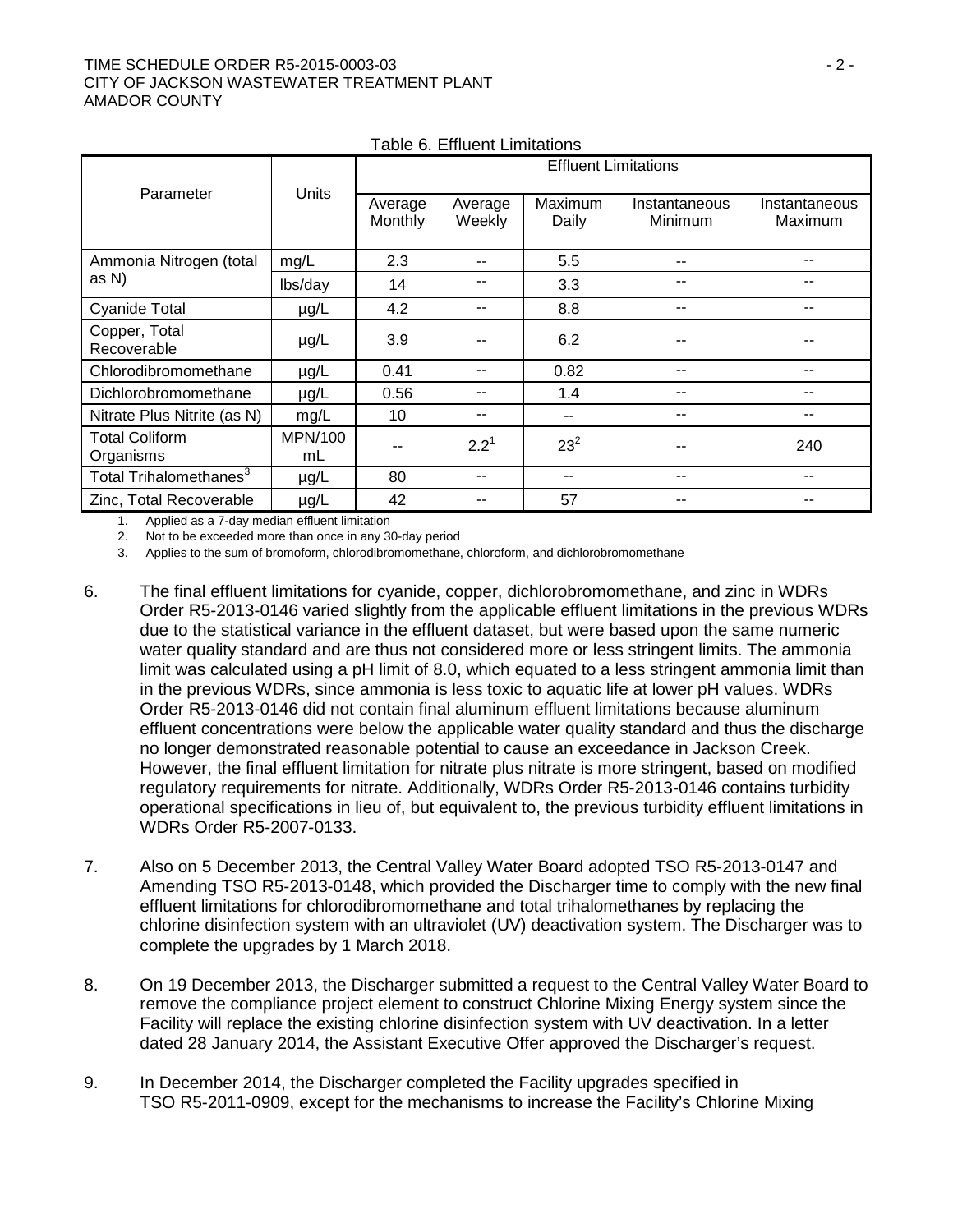Energy system (as approved by the Central Valley Water Board Assistant Executive Officer). Based on new monitoring data, the Facility's discharge complied with the final effluent limitations contained in WDRs Order R5-2013-0146 for ammonia and total coliform organisms. However, data collected after December 2014 indicates the Facility's discharge does not consistently comply with the final effluent limitations contained in WDRs Order R5-2013-0146 for total coliform organisms.

10. Based on new effluent monitoring data, Facility performance, and a site-specific Copper Water-Effect Ratio Study conducted on 26 September 2014 in accordance with United States Environmental Protection Agency's *2001 Streamlined Water-Effect Ratio Procedure for Discharges of Copper* (EPA 822-R-01-005), the Facility's effluent discharge no longer demonstrated reasonable potential to cause an exceedance of applicable copper and zinc objectives in Jackson Creek. Therefore, on 6 February 2015, the Central Valley Water Board amended WDRs Order R5-2013-0146 to remove the copper and zinc final effluent limitations.

## **NEED FOR TIME SCHEDULE EXTENSION AND LEGAL BASIS**

- 11. On 11 January and 20 May 2010, the Discharger submitted an infeasibility analysis requesting additional time to comply with final effluent limitations for aluminum, ammonia, copper, cyanide, dichlorobromomethane, nitrate, total coliform organisms, turbidity and zinc through construction of a suite of Facility upgrades.
- 12. On 1 November 2012, the Discharger submitted a Pollution Prevention Plan that:
	- $\mathbf{r}^{\prime}$ Proposed improvements to increase dissolved oxygen levels to comply with ammonia limits,
	- $\mathbf{r} = \mathbf{r}$ Documented a point disinfection relocation to comply with dichlorobromomethane and cyanide limits, and
	- Proposed to stabilize the wastewater treatment process with the addition of lime to  $\mathbf{r}$  . stabilize wastewater pH at (or above) 7.0 to bring effluent nitrate concentrations into compliance.
- 13. On 20 August 2013, the Discharger submitted an Infeasibility Analysis Report requesting additional time to comply with the new final effluent limitations for chlorodibromomethane and total trihalomethanes in WDRs Order R5-2013-0146-01, and requested an extension of the compliance schedule in TSO R5-2011-0909-02 for cyanide, dichlorobromomethane, and nitrate plus nitrite. The Discharger proposed facility upgrades of UV disinfection from chlorine disinfection to comply with the chlorodibromomethane, dichlorobromomethane, total trihalomethanes, and cyanide final effluent limitations, and the addition of anoxic basins to comply with nitrate plus nitrite final effluent limitation. The Discharger projected that all construction would be completed by 30 November 2017 and proposed to achieve compliance with the final effluent limitations by 1 March 2018. As discussed in Finding 7 of this Order, on 5 December 2013 the Central Valley Water Board adopted TSO R5-2013-0147 (requiring compliance with final effluent limits for chlorodibromomethane and total trihalomethanes by 1 March 2018), but TSO R5-2011-0909-02, which set a compliance deadline of 1 March 2015 for the remaining constituents, remained in effect.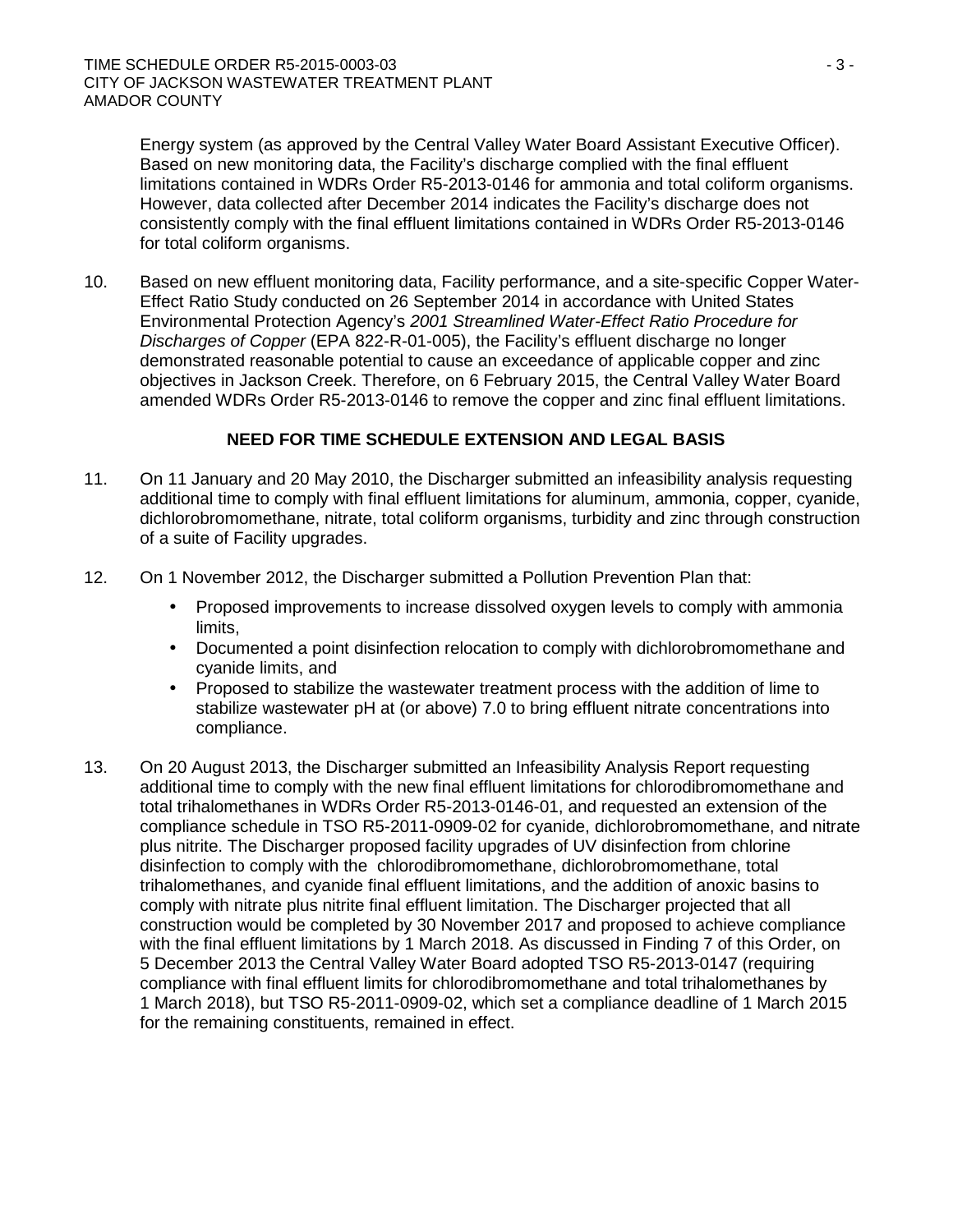#### TIME SCHEDULE ORDER R5-2015-0003-03 - 4 - CITY OF JACKSON WASTEWATER TREATMENT PLANT AMADOR COUNTY

- 14. On 24 November 2014, the Discharger submitted an updated Infeasibility Analysis requesting additional time beyond the time schedule of 1 March 2015 in TSO R5-2011-0909-02 to complete the UV disinfection system and the anoxic basins to comply with the final effluent limitations for cyanide, dichlorobromomethane, and nitrate plus nitrite. The Infeasibility Analyses meet the requirements of the State Water Resources Control Board's Compliance Schedule Policy (Resolution No. 2008-0025, *Policy for Compliance Schedules in National Pollutant Discharge Elimination System Permits*). The Discharger's submittal included: (a) documentation that diligent efforts have been made to quantify pollutant levels in the discharge and the sources of the pollutant in the waste stream; (b) documentation of source control measures and/or pollution minimization measures efforts currently underway or completed; and (c) a proposal for additional or future source control measures, pollutant minimization actions, or waste treatment (i.e., Facility upgrades) with projected time schedules to achieve compliance with final effluent limitations.
- 15. On 6 February 2015, the Central Valley Water Board adopted TSO R5-2015-0003 which implements a time schedule to complete construction of the UV disinfection system and anoxic basins for compliance with final effluent limitations for cyanide, chlorodibromomethane, dichlorobromomethane, nitrate plus nitrite, and total trihalomethanes by 1 March 2018. TSO R5-2015-0003 sets interim limitations and provides protection from MMPs for these constituents.
- 16. In a letter dated 23 September 2015, the Discharger informed the Board of the selection of a new design consultant and requested an extension for the compliance schedule included in TSO R5-2015-0003 for eight months for all dates excluding annual Progress Reports in order to complete design and construction of the UV disinfection system and improvements to achieve denitrification via simultaneous nitrification and denitrification with final compliance achieved by 1 November 2018.
- 17. On 23 November 2015, the Discharger provided additional information to support the request for a revised compliance schedule. Following the adoption of the Facility Pre-Design Report in April 2014, the Discharger's Ratepayer's Protection Alliance raised concerns over project costs. A rate increase process was initiated in September 2014 to allow for the project to proceed. In October 2014, a notice was issued through the Proposition 218 process for the new rates where a 40% protest was received, which was less than the 51% required to stop the rate increase. The Discharger moved to adopt the new rates in December 2014. In January 2015 a petition for referendum, which only requires 10% support, was presented to the Discharger in order to protest the rate increase and a lawsuit was filed against the Discharger. The Discharger opted to work with the Ratepayer's Protection Alliance to evaluate options for reducing project costs. By April 2015 it was determined that a competitive proposal approach would result in a new project implementation strategy to reduce overall project costs. The Discharger released a Request for Proposal for design services in May 2015 and selected a new design consultant in July 2015. Design services were initiated in August 2015. This process delayed the project a total of sixteen months.
- 18. On 6 August 2015, at a kickoff meeting, the Discharger and design consultant made decisions to reduce the project scope. During the pre-design phase which lasted from August 2015 to May 2016, additional reductions in the project scope were made. Changes to the project scope consist of the following items: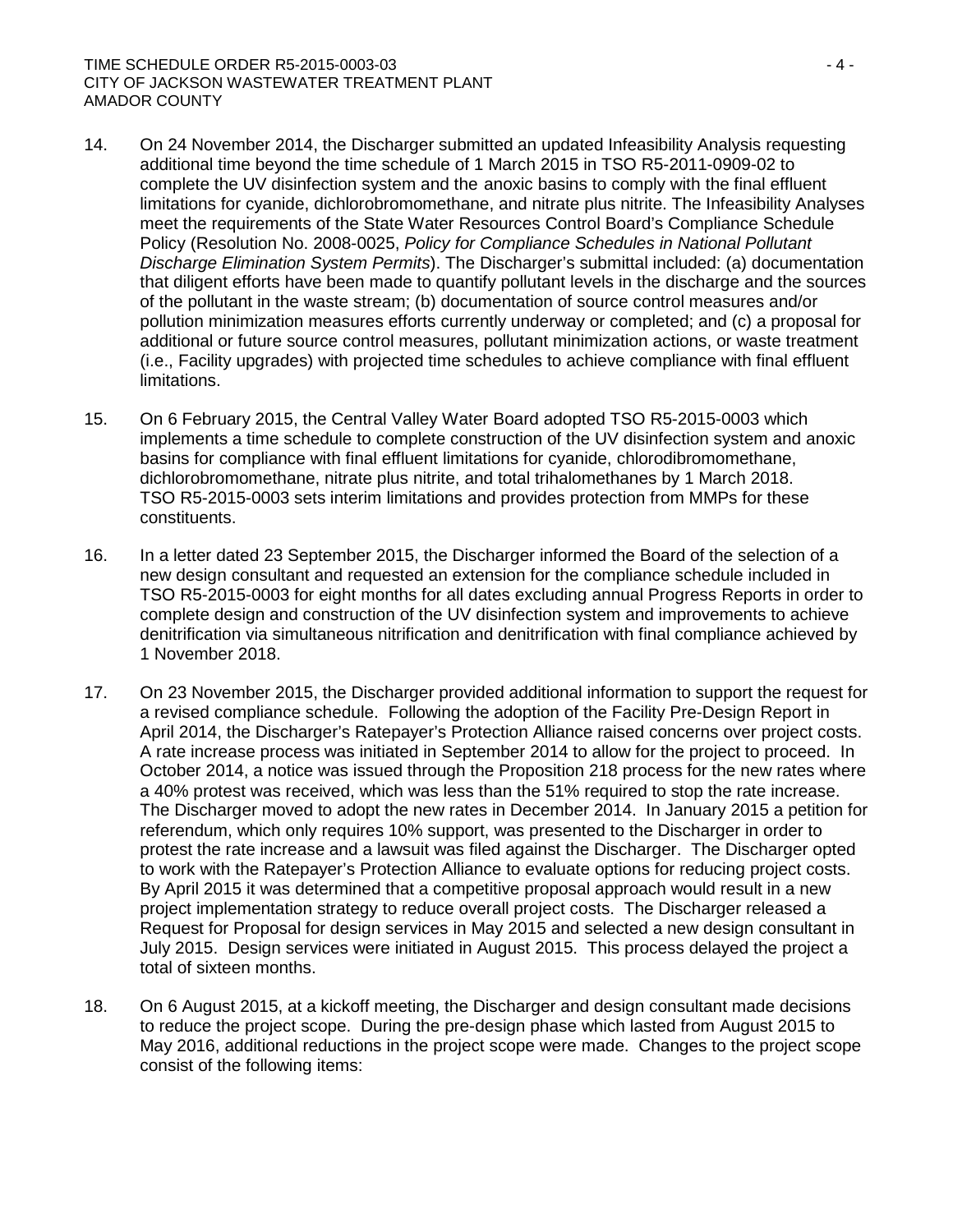- Use of simultaneous nitrification and denitrification within the oxidation ditches instead of separate denitrification.
- Use of disk filters instead of sand filters.  $\mathbf{r}$
- Removal of new chemical feed, mixing, and flocculation facilities.  $\sim$
- Removal of compressors and overhead crane for the UV facility.  $\mathbf{r}$  .
- Use of a canopy for the UV facility instead of a building.  $\mathcal{L}_{\mathrm{max}}$
- $\mathcal{L}^{\pm}$ Use of a screw press for biosolids dewatering which was previously undetermined.
- 19. On 18 February 2016, the Central Valley Water Board adopted Amending Order R5-2016-0003 to extend milestone dates contained in TSO R5-2015-0003 by eight months and the final compliance date to 1 November 2018 due to the delay described in Finding 18.
- 20. After completion of the design, the Discharger required the State Water Resources Control Board's initial approval of the project funding through the Clean Water State Revolving Fund (SRF) program prior to awarding the bid for the project. Securing the final Finance Agreement (initial approval) and awarding the bid was delayed by approximately four months due to the changes listed in Finding 18 and the following events:

| Date               | Activity                                                                                                                                                                                                                                                                                                                                                                               |  |  |  |
|--------------------|----------------------------------------------------------------------------------------------------------------------------------------------------------------------------------------------------------------------------------------------------------------------------------------------------------------------------------------------------------------------------------------|--|--|--|
| 27 July 2016       | SRF staff requested an addendum to CEQA documentation<br>due to the reduction in project scope.                                                                                                                                                                                                                                                                                        |  |  |  |
| 29 August 2016     | Addendum #2 to the Final Environmental Impact Report (EIR),<br>which addresses the project scope changes contained in<br>Finding 4 and confirms that a supplemental EIR is not required,<br>is certified by the Discharger. The Discharger files a Notice of<br>Determination with Amador County.                                                                                      |  |  |  |
| Mid-October 2016   | SRF staff complete review of the environmental portion of the<br>SRF loan.                                                                                                                                                                                                                                                                                                             |  |  |  |
| 28 October 2016    | The Discharger issues a Request for Bids. The 6-week bidding<br>period ended on 9 December 2016.                                                                                                                                                                                                                                                                                       |  |  |  |
| 5 December 2016    | The draft Finance Agreement from SRF is issued.                                                                                                                                                                                                                                                                                                                                        |  |  |  |
| 5 January 2017     | Review of the bids is completed and a recommendation is<br>made by the Discharger's consultant.                                                                                                                                                                                                                                                                                        |  |  |  |
| Early January 2017 | SRF staff request that the Discharger obtain a letter from the<br>U.S. Army Corps of Engineers stating that a 404 Permit is no<br>longer necessary due to the changes in planned activities.<br>SRF staff also question the Discharger's ability to repay the<br>SRF loan due to negotiations with the Central Valley Water<br>Board over a fine imposed for sanitary sewer overflows. |  |  |  |
| 1 February 2017    | The final Finance Agreement is signed after the Discharger                                                                                                                                                                                                                                                                                                                             |  |  |  |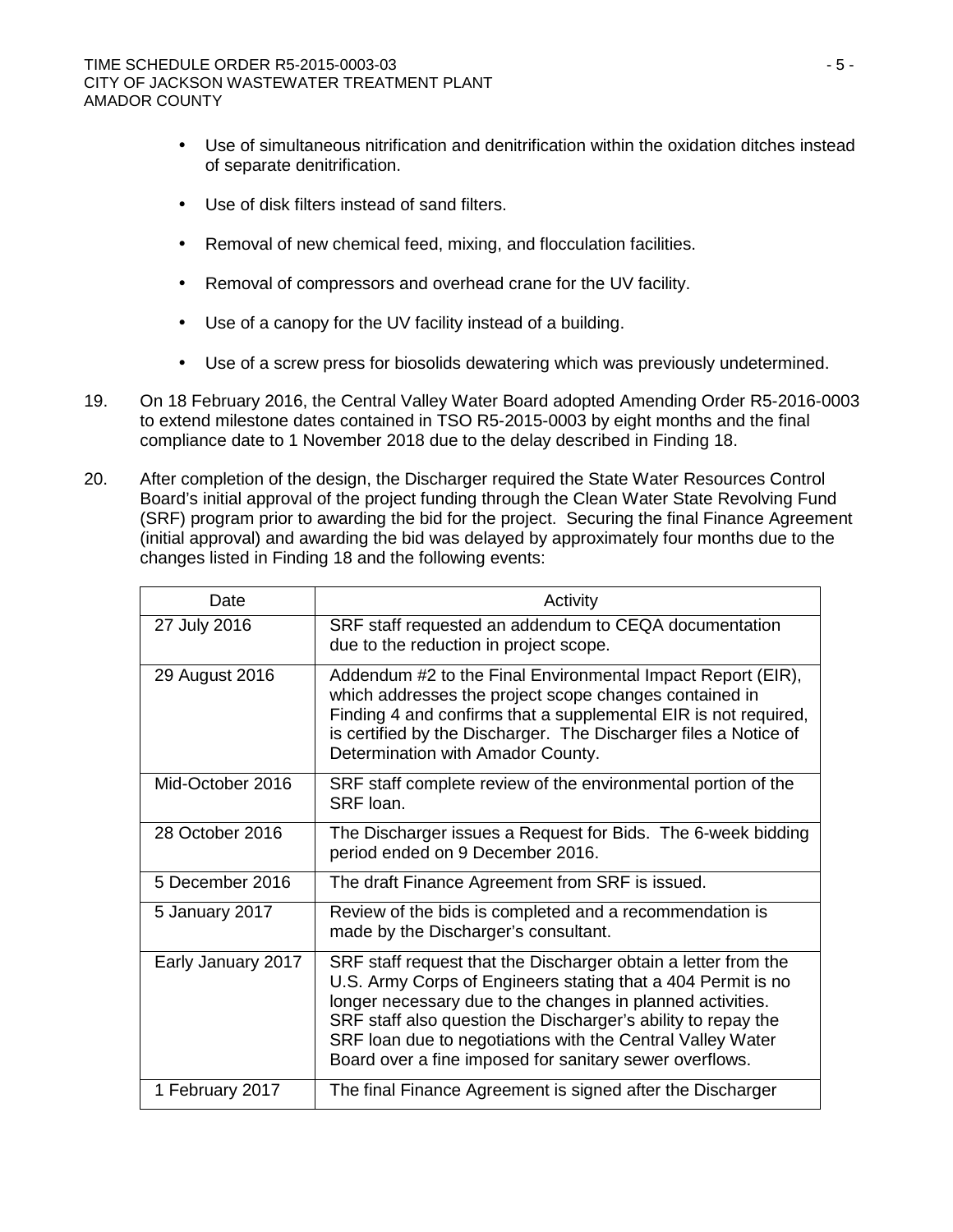| Date             | Activity                                                                                                                                                                                           |
|------------------|----------------------------------------------------------------------------------------------------------------------------------------------------------------------------------------------------|
|                  | submitted a letter to SRF explaining why the 404 Permit is no<br>longer required. A separate letter to SRF from the Discharger's<br>attorney certified the Discharger's ability to repay the loan. |
| 13 February 2017 | The bid is awarded by the Discharger at the City Council<br>meeting.                                                                                                                               |

- 21. In a letter dated 26 May 2017, after an initial construction schedule was provided to the Discharger at the end of April 2017, the Discharger requested to extend all remaining milestone dates and the date for compliance with the final effluent limitations for cyanide, chlorodibromomethane, dichlorobromomethane, nitrate plus, nitrite, and total trihalomethanes in TSO R5-2015-0003-01 by seven months excluding annual Progress Reports due to the delay described in Finding 19, plus consideration of the construction schedule and any additional unforeseen delays.
- 22. On 20 October 2017, the Central Valley Water Board adopted Amending Order R5-2017-0103 which amended the compliance schedule in TSO R5-2015-0003-01. Amended TSO R5-2015- 0003-02 extended applicable construction milestone dates by seven months and the date for compliance with final effluent limitations for cyanide, chlorodibromomethane, dichlorobromomethane, nitrate plus nitrate, and total trihalomethanes to 1 June 2019 due to the delayed construction schedule.
- 23. The Discharger cannot consistently comply with the cyanide, chlorodibromomethane, dichlorobromomethane, nitrate plus nitrite, total trihalomethanes, and total coliform organisms effluent limitations in WDRs Order R5-2013-0146-01 and must implement additional actions to reach compliance. This Order, TSO R5-2015-0003-03, contains an amended time schedule for compliance with final effluent limitations, set interim limitations for certain constituents, and is intended to provide protection from MMPs for these constituents.

## **MANDATORY MINIMUM PENALTIES**

24. Water Code section 13385, subdivisions (h) and (i), requires the Central Valley Water Board to impose MMPs upon dischargers that violate certain effluent limitations. Water Code section 13385(j)(3) exempts discharges from these MMPs:

> … where the waste discharge is in compliance with either a cease and desist order issued pursuant to Section 13301 or a time schedule order issued pursuant to Section 13300 or 13308, if all the [specified] requirements are met...for the purposes of this subdivision, the time schedule may not exceed five years in length...

25. Per the requirements of Water Code section 13385, subdivision (j)(3), the Central Valley Water Board finds that new or modified control measures are necessary in order to comply with new or more stringent effluent limitations, and that the Discharger could not have designed, installed, and put into operation the new or modified control measures within 30 calendar days of the date that the final effluent limitations went into effect. The proposed time schedule is needed to complete designs, award bids, and begin construction of upgrades. Several phases of construction have been completed. However, additional proposed improvements include (1) conversion to UV disinfection to reduce chlorination byproducts and total coliform organisms in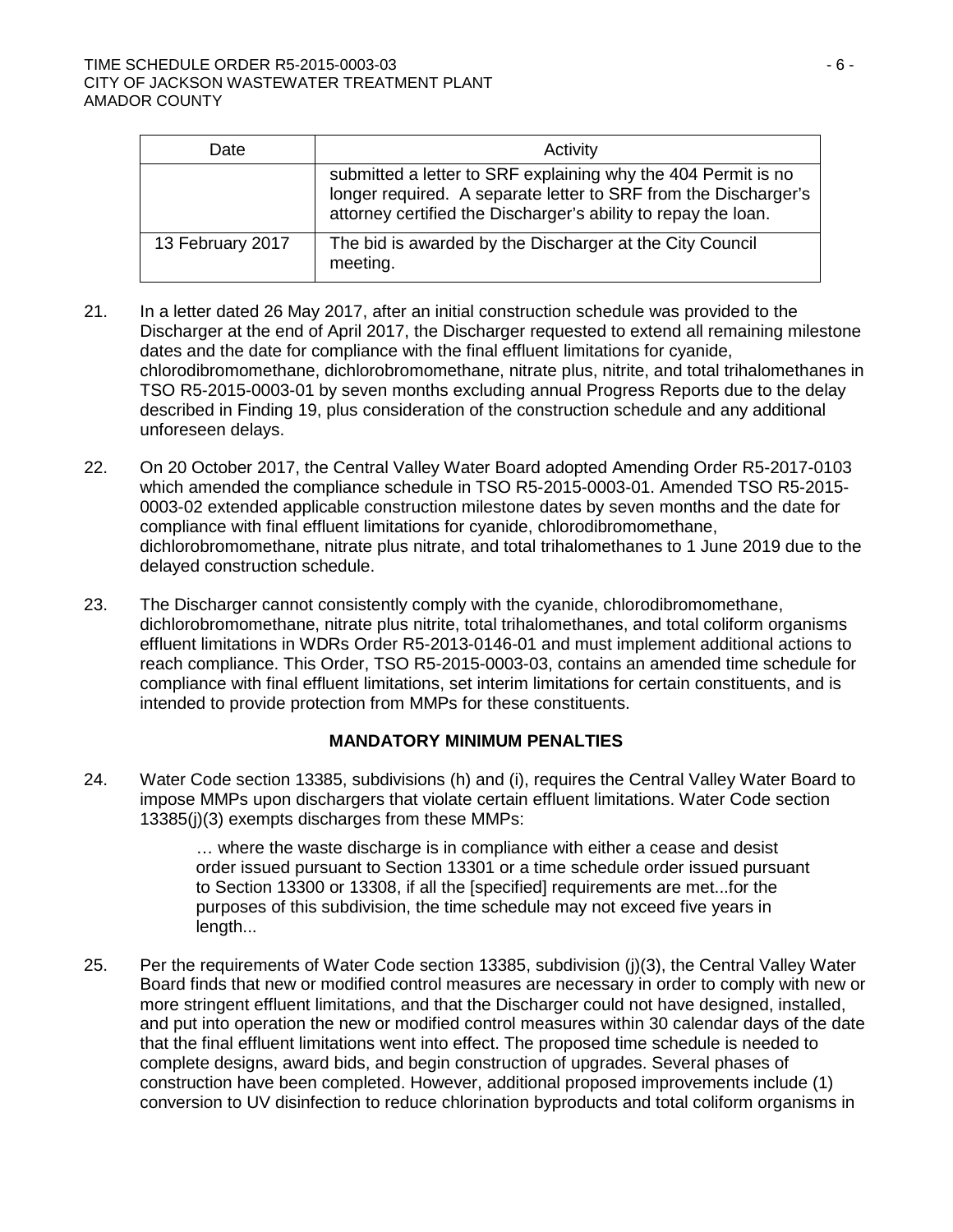the effluent, and (2) improvements to achieve denitrification via simultaneous nitrification and denitrification to improve compliance with nitrate put nitrite effluent limitations.

- 26. TSOs generally may only provide protection from MMPs for up to five years. However, Water Code section 13385, subdivision (j)(3)(C)(ii)(II), authorizes the Board to grant an additional five years if the Board finds, following a public hearing, that a Discharger is making diligent progress towards bringing the waste discharge into compliance and that the additional time is necessary to comply with the effluent limitations.
- 27. Compliance with this TSO provides protection for the Discharger from MMPs as follows:
	- a. Chlorodibromomethane and total trihalomethanes (the sum of bromoform, chloroform, chlorodibromomethane, and dichlorobromomethane): WDRs Order R5-2013-0146-01 imposed new final effluent limits for chlorodibromomethane and total trihalomethanes that went into effect on 24 January 2014. TSO R5-2013-0147 provided the Discharger with MMP protection for chlorodibromomethane and total trihalomethanes violations from 24 January 2014 until 28 February 2018. This TSO carries forward MMP protections for these constituents through 31 May 2019. The total time of MMP protection is 5 years, 4 months, and 7 days. This time schedule is as short as possible and does not exceed ten (10) years in length from the date the final effluent limitations became effective.
	- b. Cyanide and dichlorobromomethane: WDRs Order R5-2007-0133 imposed final effluent limitations for cyanide and dichlorobromomethane that became effective 18 May 2010; these limits were carried forward as final effluent limitations by WDRs Order R5-2013-0146-01. TSO R5-2011-0909-02 provided the Discharger with MMP protection for cyanide and dichlorobromomethane violations from 3 November 2011 through 28 February 2015. This TSO extends MMP protections for these constituents through 31 May 2019. The total time of MMP protection is 7 years and 7 months. This time schedule is as short as possible and does not exceed ten (10) years in length from the date the final effluent limitations became effective.
	- c. Nitrate plus nitrite: WDRs Order R5-2013-0146-01 imposed a final effluent limitation for nitrate plus nitrite that became effective on 24 January 2014 and that was more stringent than the final effluent limitation imposed by WDRs Order R5-2007-0133 (TSO R5-2011-0909-02 provided the Discharger with MMP protection for nitrate violations from 3 November 2011 until 24 January 2014, when the more stringent nitrate plus nitrite effluent limitation became effective). After being amended, TSO R5-2011-0909-02 provided protection for nitrate plus nitrite from 24 January 2014 through 28 February 2015. This TSO extends MMP protections for this constituent through 31 May 2019. The total time of MMP protection is 5 years, 4 months, and 7 days. This time schedule is as short as possible and does not exceed ten (10) years in length from the date the final effluent limitations became effective.
	- d. Total Coliform Organisms: WDRs Order R5-2007-0133 imposed new final effluent limits for total coliform organisms that became effective on 25 October 2007 and that were more stringent than the final effluent limitation imposed by WDRs Order 5-00-173. TSO R5-2011-0909 provided the Discharger with MMP protection for total coliform organism violations from 3 November 2011 until 28 February 2015, after the more stringent total coliform organisms effluent limitation became effective. This TSO extends MMP protections for this constituent from 5 April 2018 through 31 May 2019. The total time of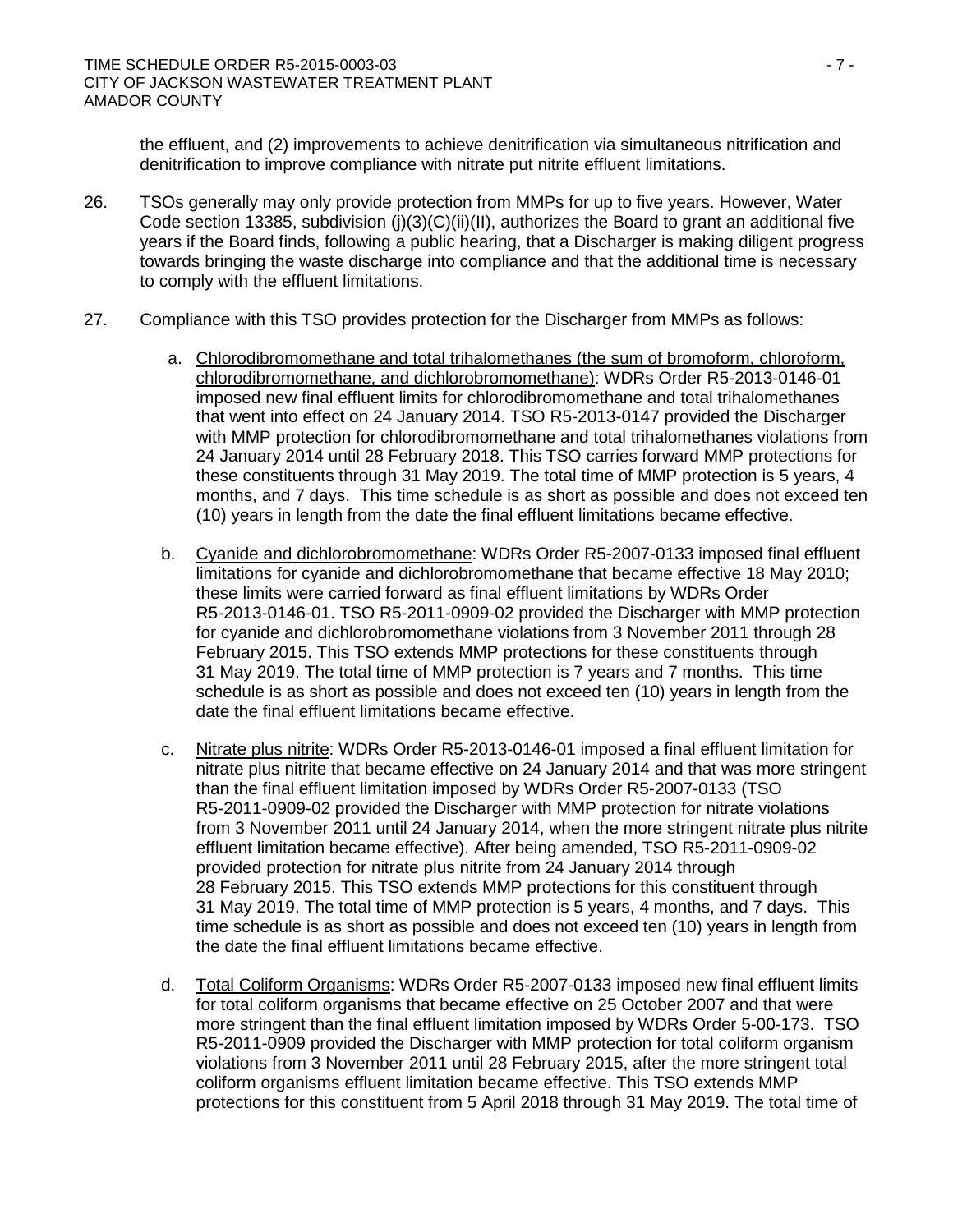MMP protection is 4 years, 5 months, and 24 days. This time schedule is as short as possible and does not exceed ten (10) years in length from the date the final effluent limitations became effective.

- 28. The Board finds that the time schedule in Finding No. 27 is as short as possible, considering the technological, operational, and economic factors that affect the design, development, and implementation of the control measures that are necessary to comply with the effluent limitations. The Board further finds that the Discharger is making diligent progress towards bringing the waste discharge into compliance, that the additional time is necessary to comply with the effluent limitations, and that the time schedule does not exceed ten (10) years in length from the date the final effluent limitations became effective.
- 29. This TSO provides a time schedule for completing the actions necessary to ensure compliance with final effluent limitations. Since the time schedule for the completion of these actions exceeds one (1) year, this TSO includes interim effluent limitations and interim requirements and dates for their achievement.
- 30. This TSO includes performance-based interim effluent limitations for cyanide, chlorodibromomethane, dichlorobromomethane, nitrate plus nitrite, and total trihalomethanes, which consist of average monthly and maximum daily interim effluent limits carried forward from TSOs R5-2011-0909-02 and R5-2013-0147.

| <b>Parameter</b>             | Units     | <b>Interim AMEL</b> | <b>Interim MDEL</b> |
|------------------------------|-----------|---------------------|---------------------|
| Cyanide                      | $\mu$ g/L | 23                  | 49                  |
| Chlorodibromomethane         | $\mu$ g/L | 3.4                 | 6.8                 |
| Dichlorobromomethane         | µg/L      | 21                  | 51                  |
| Nitrate plus Nitrite         | mg/L      | 151                 | 355                 |
| <b>Total Trihalomethanes</b> | ug/L      | 720                 | 1450                |

31. This TSO includes 7-day median and 30-day period interim performance-based effluent limitations for total coliform organisms carried forward from TSO R5-2011-0909-02.

| <b>Parameter</b> | Units   | 7-day Median | More Than Once In Any 30-Day Period |  |
|------------------|---------|--------------|-------------------------------------|--|
| Total coliform   | MPN/100 | ົດລ          | 240                                 |  |
| organisms        | mL      |              |                                     |  |

32. The Central Valley Water Board expects that the Discharger can maintain compliance with the interim effluent limitations included in this Order. Interim effluent limitations are established when compliance with the final effluent limitations cannot be achieved by the existing Facility. Discharge of constituents in concentrations in excess of the final effluent limitations, but in compliance with the interim effluent limitations, can significantly degrade water quality and adversely affect the beneficial uses of the receiving stream on a long-term basis. The interim effluent limitations, however, establish an enforceable ceiling concentration until compliance with the final effluent limitation can be achieved.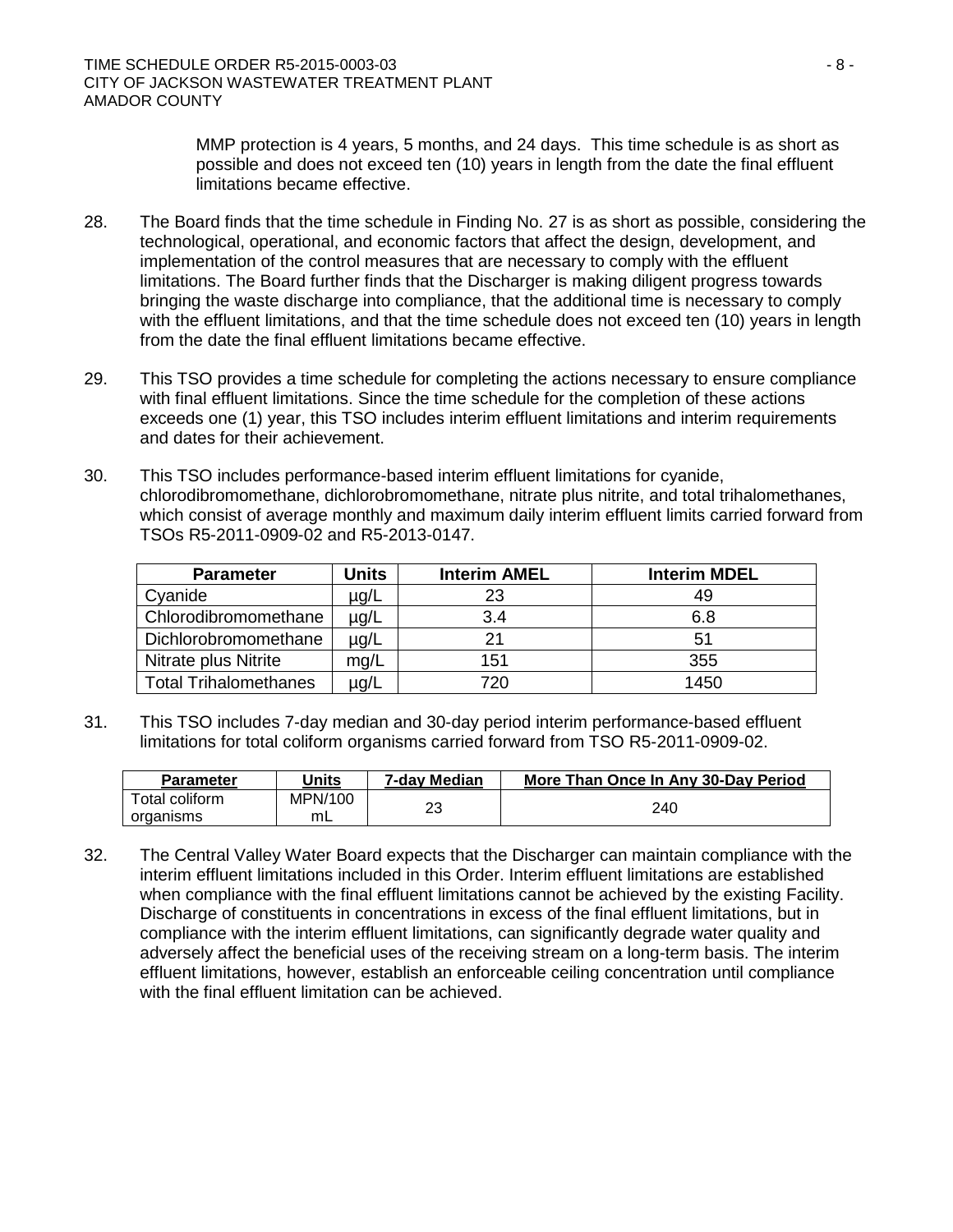33. If an interim effluent limit contained in this Order is exceeded, then the Discharger is subject to MMPs for that particular exceedance, as it will no longer meet the exemption in Water Code section 13385, subdivision (j)(3). It is the intent of the Central Valley Water Board that a violation of an interim monthly effluent limitation subjects the Discharger to only one MMP for that monthly averaging period. In addition, a violation of an interim daily maximum effluent limit subjects the Discharger to one MMP for the day in which the sample was collected.

## **REGULATORY BASIS**

34. Water Code section 13300 states, in part:

Whenever a regional board finds that a discharge of waste is taking place or threatening to take place that violates or will violate requirements prescribed by the regional board, or the state board, or that the waste collection, treatment, or disposal facilities of a discharger are approaching capacity, the board may require the discharger to submit for approval of the board, with such modifications as it may deem necessary, a detailed time schedule of specific actions the discharger shall take in order to correct or prevent a violation of requirements.

35. Water Code section 13267 states, in part:

In conducting an investigation … the regional board may require that any person who has discharged, discharges, or is suspected of having discharged or discharging, or who proposes to discharge waste within its region … shall furnish, under penalty of perjury, technical or monitoring program reports which the regional board requires. The burden, including costs, of these reports shall bear a reasonable relationship to the need for the report and the benefits to be obtained from the reports. In requiring those reports, the regional board shall provide the person with a written explanation with regard to the need for the reports, and shall identify the evidence that supports requiring that person to provide the reports.

- 36. The Discharger owns and operates the Facility. The technical and monitoring reports required by TSO R5-2015-0003-03 are necessary to determine compliance with WDRs Order R5-2013-0146-01 and with TSO R5-2015-0003-03.
- 37. Issuance of TSO R5-2015-0003-03 is exempt from the provisions of the California Environmental Quality Act (Pub. Resources Code, § 21000 et seq.) pursuant to Water Code section 13389, since the adoption or modification of an NPDES permit for an existing source is statutorily exempt and this Order only serves to implement a NPDES permit. (*Pacific Water Conditioning Ass'n, Inc. v. City Council of City of Riverside* (1977) 73 Cal.App.3d 546, 555-556.)
- 38. On 5 February 2015, in Rancho Cordova, California, after due notice to the Discharger and all other affected persons, the Central Valley Water Board conducted a public hearing at which evidence was received to consider a Time Schedule Order under Water Code section 13300 to establish a time schedule to achieve compliance with waste discharge requirements.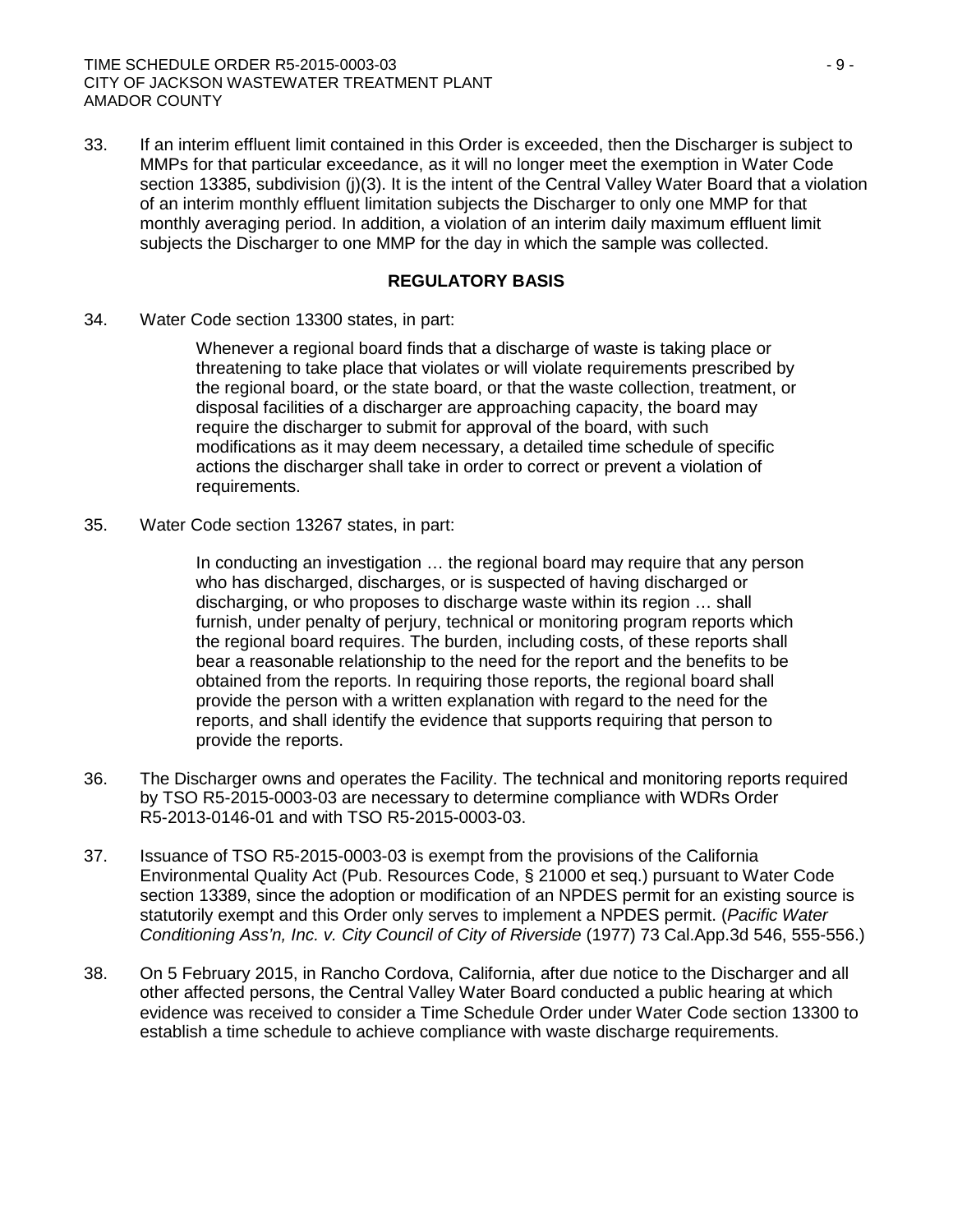39. On 18 February 2016 in Rancho Cordova, California; 20 October 2017 in Redding, California, and 5 April 2018 in Fresno, California, after due notice to the Discharger and all other affected persons, the Central Valley Water Board conducted a public hearing at which evidence was received to consider amending Time Schedule Orders R5-2015-0003, R5-2013-0003-01, and R5-2015-0003-02, respectively, under Water Code Section 13300 to establish a time schedule to achieve compliance with waste discharge requirements.

IT IS HEREBY ORDERED THAT, Time Schedule Order R5-2015-0003-02 is amended as shown in Amending Order R5-2018-0013, and pursuant to Water Code sections 13300 and 13267, in order to ensure compliance with the requirements of WDRs Order R5-2013-0146-01:

1. The Discharger shall comply with the following time schedule to ensure completion of the compliance projects described in Finding 13:

| Task                                                                                                                                                                                                                                                                     | <b>Compliance Date</b> |
|--------------------------------------------------------------------------------------------------------------------------------------------------------------------------------------------------------------------------------------------------------------------------|------------------------|
| Submit Progress Reports <sup>1</sup>                                                                                                                                                                                                                                     | 31 January, annually   |
| Submit documentation that the design is complete                                                                                                                                                                                                                         | 31 July 2016           |
| Submit documentation that bid has been awarded                                                                                                                                                                                                                           | 31 October 2016        |
| Submit documentation that conversion to UV disinfection and<br>improvements for denitrification have begun                                                                                                                                                               | 28 February 2017       |
| Submit documentation that construction has completed                                                                                                                                                                                                                     | 28 February 2019       |
| Submit documentation of enhanced treatment process startup                                                                                                                                                                                                               | 31 May 2019            |
| Submit documentation showing that the discharge fully complies with<br>the final effluent limitations for cyanide, chlorodibromomethane,<br>dichlorobromomethane, nitrate plus nitrite, total trihalomethanes, total<br>coliform organisms and total coliform organisms. | 1 June 2019            |
| The pregress reports shall detail the stape taken to comply with this Order, including decumentation showing                                                                                                                                                             |                        |

<sup>1</sup> The progress reports shall detail the steps taken to comply with this Order, including documentation showing completion of tasks, construction progress, evaluation of the effectiveness of the implemented measures, and assessment of whether additional measures are necessary to meet the compliance dates.

- 2. The following interim effluent limitations for cyanide, chlorodibromomethane, dichlorobromomethane, nitrate plus nitrite, total trihalomethanes, and total coliform organisms shall be effective upon adoption of this Order, and shall apply in lieu of the corresponding final effluent limitations in WDRs Order R5-2013-0146-01. The Discharger shall maintain compliance with the following interim effluent limitations through 31 May 2019, or when the Discharger is able to come into compliance with the final effluent limitations, whichever is sooner.
	- **a. Cyanide, chlorodibromomethane, dichlorobromomethane, nitrate plus nitrite, and total trihalomethanes.** Cyanide, chlorodibromomethane, dichlorobromomethane, nitrate plus nitrite, and total trihalomethanes in the effluent shall not exceed: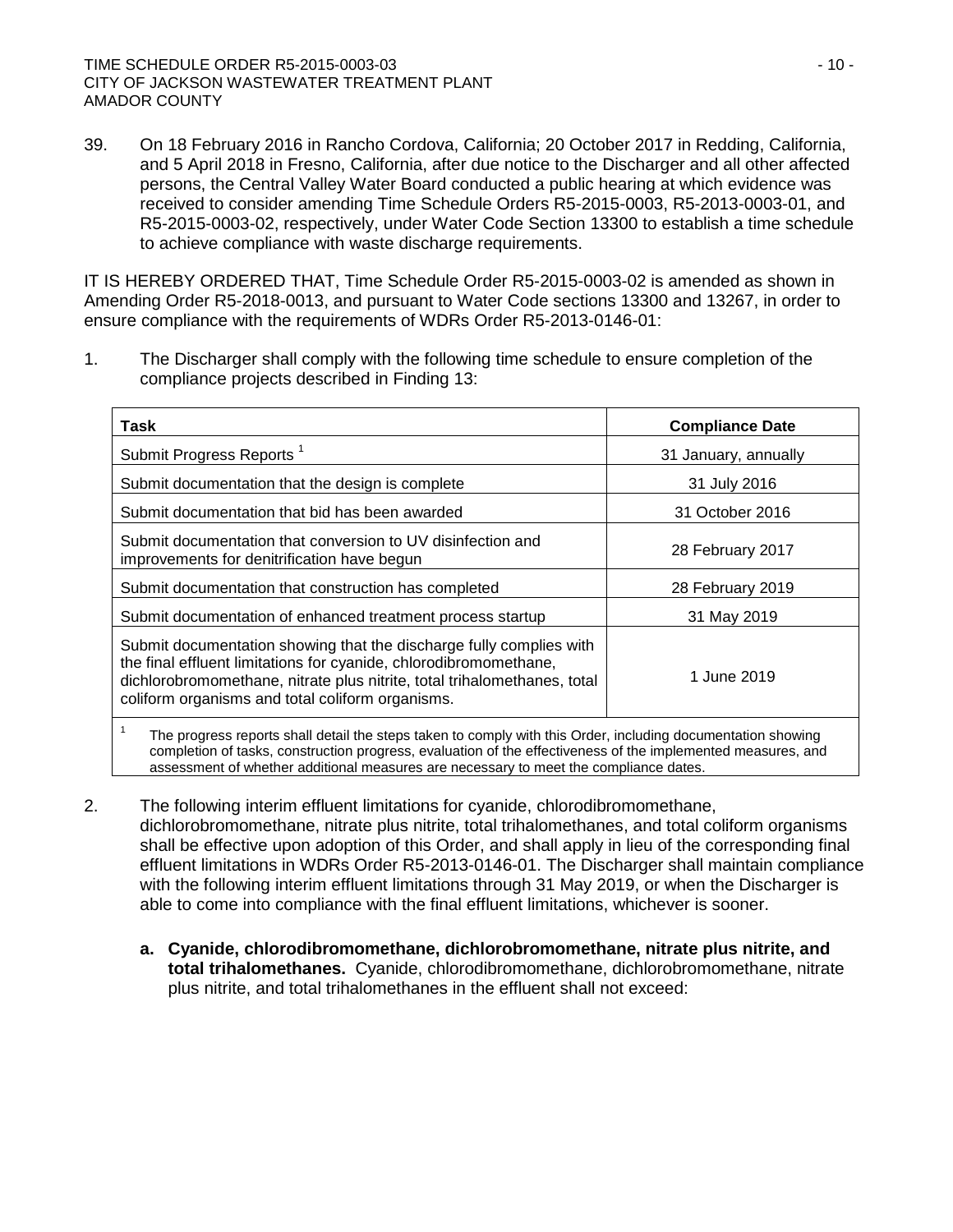| <b>Parameter</b>             | <b>Units</b> | <b>Interim Average Monthly</b><br><b>Effluent Limitation</b> | <b>Interim Average Daily</b><br><b>Effluent Limitation</b> |  |
|------------------------------|--------------|--------------------------------------------------------------|------------------------------------------------------------|--|
| Cyanide                      | $\mu$ g/L    | 23                                                           | 49                                                         |  |
| Chlorodibromomethane         | $\mu$ g/L    | 3.4                                                          | 6.8                                                        |  |
| Dichlorobromomethane         | µg/L         |                                                              | 51                                                         |  |
| Nitrate plus Nitrite         | mg/L         | 151                                                          | 355                                                        |  |
| <b>Total Trihalomethanes</b> | µg/L         | 720                                                          | 1450                                                       |  |

- **b. Total coliform organisms.** Total coliform organisms in the effluent shall not exceed:
	- i. 23 MPN/100 mL, as a 7-day median; and
	- ii. 240 MPN/100 mL, more than once in any 30-day period.
- 3. Any person signing a document submitted under this Order shall make the following certification:

*"I certify under penalty of law that I have personally examined and am familiar with the information submitted in this document and all attachments and that, based on my knowledge and on my inquiry of those individuals immediately responsible for obtaining the information, I believe that the information is true, accurate, and complete. I am aware that there are significant penalties for submitting false information, including the possibility of fine and imprisonment."*

4. In accordance with California Business and Professions Code sections 6735, 7835, and 7835.1, engineering and geologic evaluations and judgments shall be performed by or under the direction of registered professionals competent and proficient in the fields pertinent to the required activities. All technical reports specified herein that contain work plans that describe the conduct of investigations and studies, or that contain technical conclusions and recommendations concerning engineering and geology shall be prepared by or under the direction of appropriately qualified professional(s), even if not explicitly stated. Each technical report submitted by the Discharger shall contain the professional's signature and/or stamp of the seal.

If, in the opinion of the Executive Officer, the Discharger fails to comply with the provisions of this Order, the Executive Officer may refer this matter to the Attorney General for judicial enforcement, may issue a complaint for administrative civil liability, or may take other enforcement actions. Failure to comply with this Order or with the WDRs may result in the assessment of Administrative Civil Liability of up to \$10,000 per violation, per day, depending on the violation, pursuant to the Water Code, including sections 13268, 13350 and 13385. The Central Valley Water Board reserves its right to take any enforcement actions authorized by law.

Any person aggrieved by this action of the Central Valley Water Board may petition the State Water Board to review the action in accordance with Water Code section 13320 and California Code of Regulations, title 23, sections 2050 and following. The State Water Board must receive the petition by 5:00 p.m., 30 days after the date of this Order, except that if the thirtieth day following the date of this Order falls on a Saturday, Sunday, or state holiday, the petition must be received by the State Water Board by 5:00 p.m. on the next business day. Copies of the law and regulations applicable to filing petitions may be found on the Internet at: